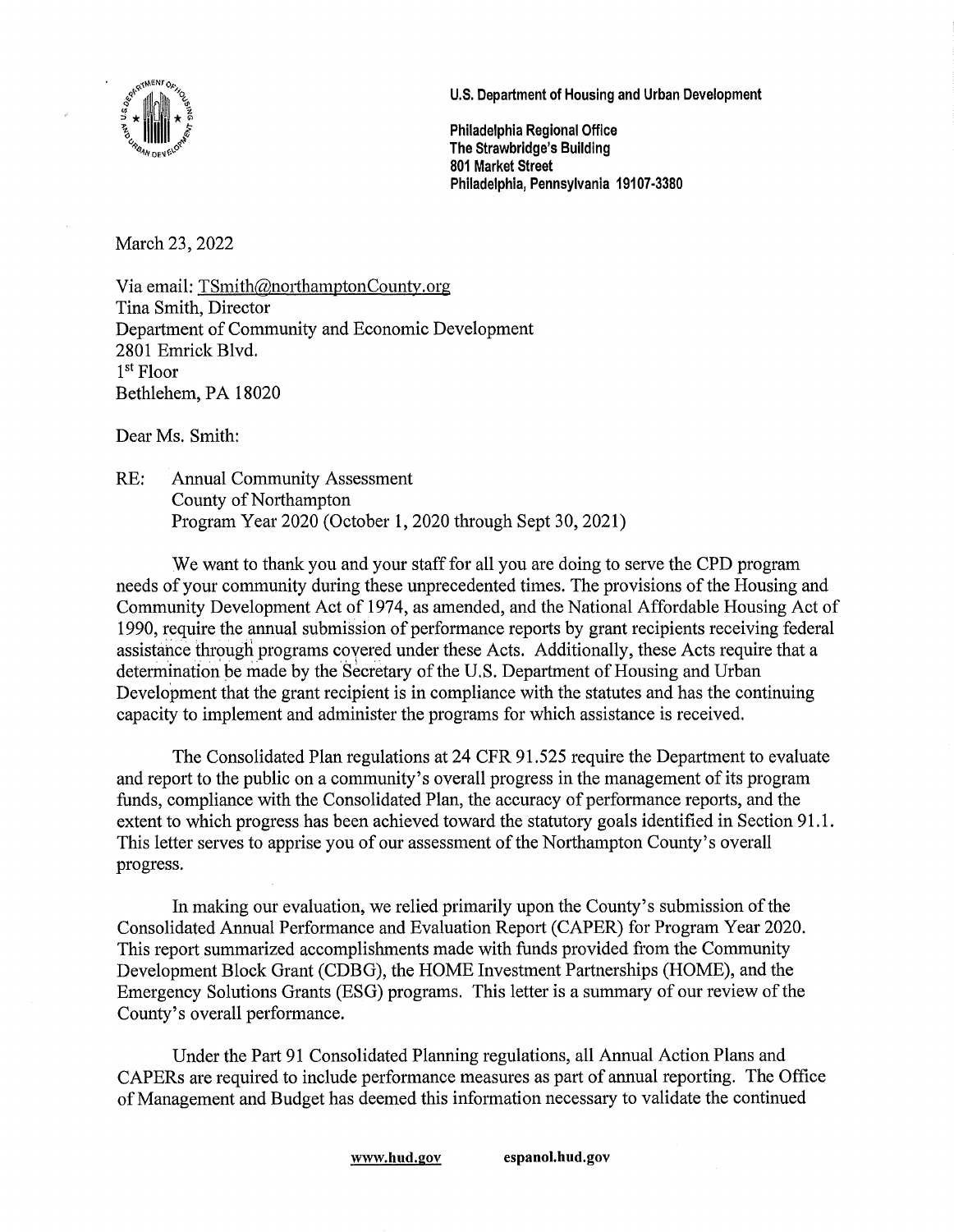Ms. Tina Smith, Director Re: Annual Community Assessment Program Year 2020 Page 2

funding of HUD programs. The County provided performance measures as required by this guidance.

## **CARES Act Program Accomplishments**

Northampton County has received an allocation of \$2,657,318.00 of CDBG and \$1,383,836.32 of ESG CARES Act funds for use preparing for, preventing, and responding to COVID-19. The County has expended  $$1,351,828.67$  of CDBG-CV and  $$497,661.86$  of ESG-CV CARES Act funds to-date. In Program Year 2020, the funds were spent on the following activities: a Countywide network of food banks, health and human services activities, homeless prevention, and rapid rehousing. We appreciate all that the County has done to serve the needs of its community during these difficult times and to adapt to the many operational challenges that COVID-19 has presented.

#### **Annual Program Accomplishments**

#### CDBG Program:

.<br>A

The CDBG timeliness requirement is that a community may have no more than 1.5 times its most recent annual grant remaining in the line of credit 60 days prior to the end of its program year. When the 60-day timeliness test was conducted on August 2, 2021, it was calculated that the County had an adjusted for program income balance in its line of credit of 0.89 times its annual grant, which is in compliance with the 1.5 timeliness standard. However, on September 30, 2021, the ratio had risen to 1.80 times the current CDBG grant. Please be aware that the corrective actions suspension ended September 30, 2021. It is important to monitor your CDBG grant spending by running the IDIS PR-56 report on a regular basis. Please work towards coming into compliance with the 1.5 timeliness standard by August 2, 2022.

The grant-based accounting interim rule at 24 CFR  $570.200(g)(1)$  requires that, for 2015 and subsequent CDBG grants, a grantee may not expend more than 20 percent of any year grant for planning and program administrative costs. As a result, beginning with 2015 CDBG grants, grantees must ensure compliance with this new *origin year grant expenditure* test. In review of the County's origin year expenditures, though not fully expended, currently the County has expended 17.92 percent of its 2016 grant, 13.5 percent of its 2017 grant, 17.93 percent of its 2018 grant, 11.91 percent of its 2019 grant, and 1.36 percent of its 2020 grant on planning and program administrative costs. The County's final compliance with the 2016, 2017, 2018, 2019 and 2020 origin year expenditure tests will be assessed once the grants are fully expended.

The County received a CDBG grant of \$2,212,043.00 for Program Year 2020 and expended \$1,072,009.34 of CDBG funds during this period. Resources were devoted to activities in geographic areas consisting primarily of low- and moderate-income residents throughout the County. The types of activities undertaken with these funds included infrastructure and public facility improvements, housing acquisition and rehabilitation, and public services.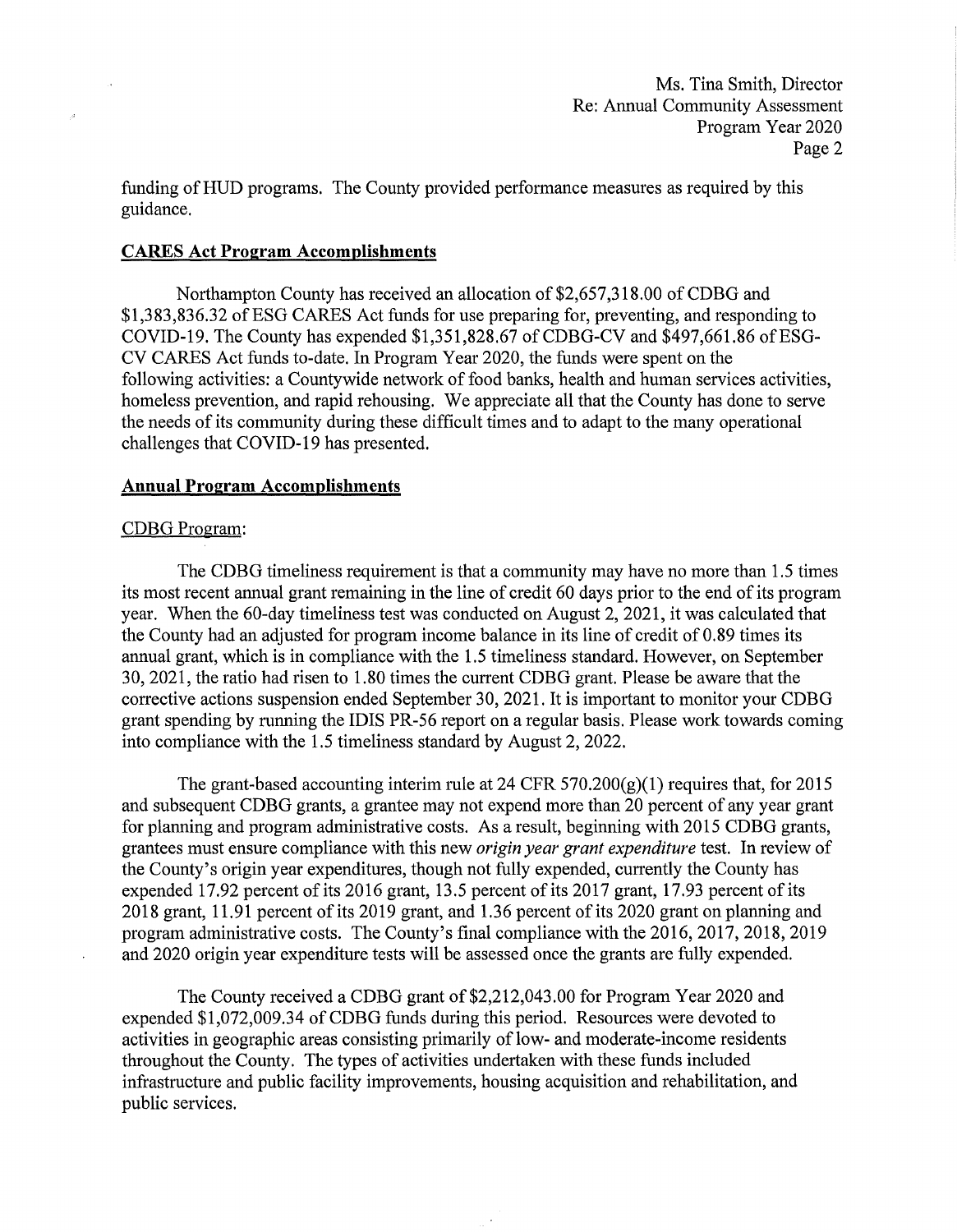Ms. Tina Smith, Director Re: Annual Community Assessment Program Year 2020 Page 3

In Program Year 2020, the majority of CDBG funds were spent on housing acquisition and rehabilitation activities designed to provide decent affordable housing to low- and moderateincome households. A total of \$325,897.33 was used to acquire one unit, rehabilitate two units, and complete lead hazard mitigation on one unit of single family housing.

Additionally, the County used [\\$371,376.10](https://371,376.10) for public facility improvements (senior centers, homeless facilities, and street improvements). Another \$[20,645.73](https://20,645.73) was expended to assist programs that benefit the homeless, and \$[12,177.10](https://12,177.10) on Section 108 loan repayment costs.

Grantees were required to expend all 2014 CDBG funds by September 30, 2021. The County expended all its 2014 funds in compliance with this requirement. Any unexpended 2015 funds that the County may have available must be expended by September 30, 2022.

## HOME Program

 $\overline{\mathscr{S}}$ 

The FY 2020 HOME allocation of \$647,111.00 was the County's second year of receiving a HOME allocation as an entitlement community. The County committed \$0.00 of FY 2020 HOME funds and expended \$0.00 of the FY 2020 HOME funds. During the program year the County continued working on its policy and procedures, worked with stakeholders to create eligible housing activities, and trained staff to administer the program.

### ESG Program

The FY 2020 ESG allocation of \$184,798 was the County's first year of receiving an ESG allocation as an entitlement community. The County had neither expended nor committed ESG funds in 2020.

HUD acknowledges the County's programmatic accomplishments during the program year. Based on our review we have concluded that the County has the capacity to carry out its CPD programs and has met its reporting requirements.

# **Affirmatively Furthering Fair Housing**

The County also included in its CAPER its efforts to affirmatively further fair housing and identify impediments to fair housing. Northampton County formed a fair housing consortium with local jurisdictions during the FY 2019 program year. All the jurisdictions completed their citizen participation requirements and adopted the Analysis of Impediments during FY 2020. The fair housing consortium began collaborating on plans for addressing impediments during the CAPER period.

In addition, the County continued its partnership with North Penn Legal Services to provide Fair Housing education and outreach. Fair Housing activities interacted with a number of different stakeholders from local realtors to municipalities to service providers. The focus was on education and awareness of affirmatively furthering fair housing.